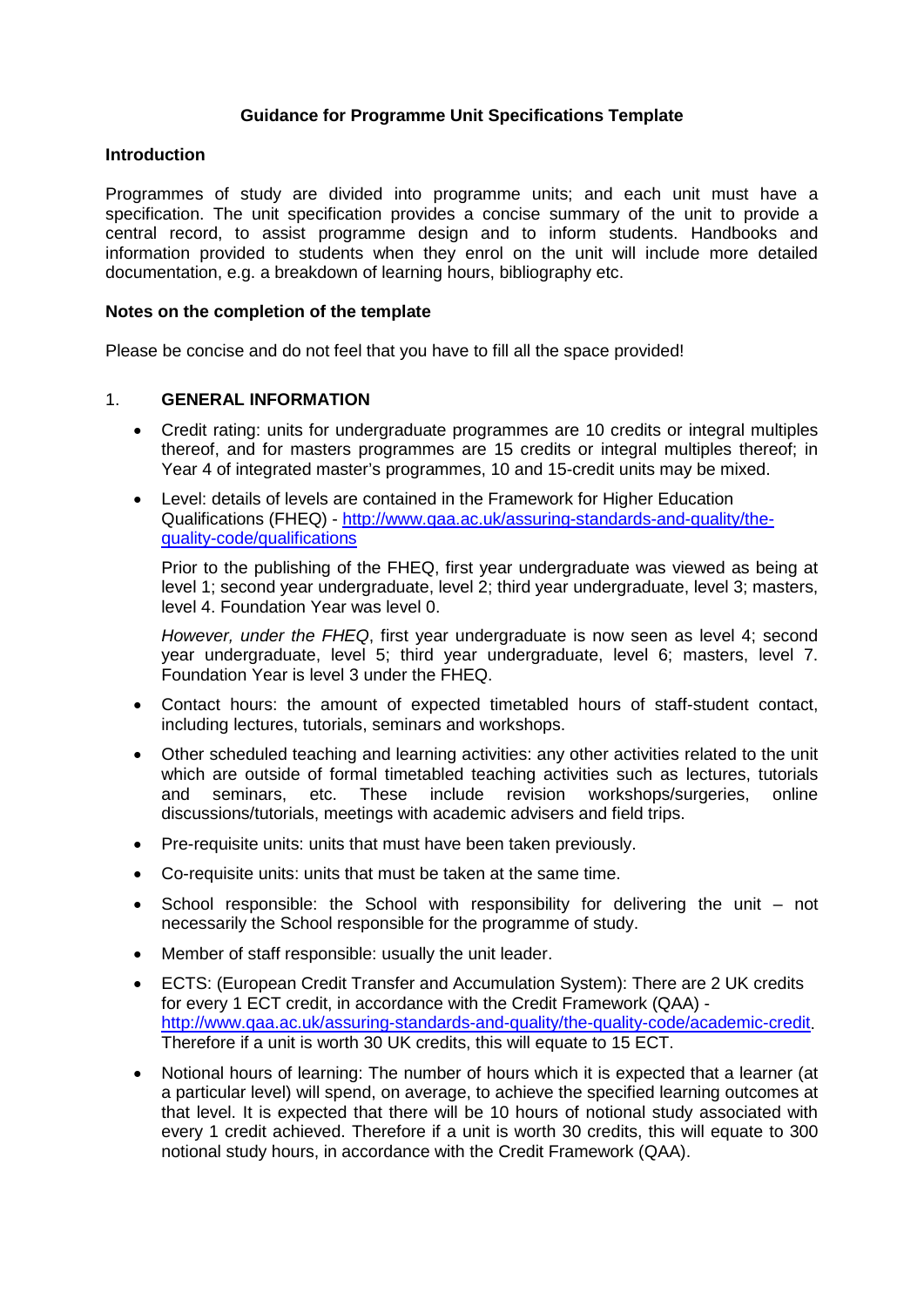# 2. **AIMS**

A set of statements about the purpose of the unit, usually expressed in terms of what you intend as the provider.

# 3. **BRIEF DESCRIPTION OF THE UNIT**

A concise summary of the unit (e.g. indicating the context of the unit within the programme of study and the content covered by the unit).

## 4. **INTENDED LEARNING OUTCOMES**

You do not have to include outcomes under every heading, but rather to state the main things you expect a student to do on successful completion of the unit. Outcomes are normally expressed at typical or modal level (i.e. an 'average' student **should** attain all of the outcomes) although some disciplines where competence is essential use the threshold level (i.e. all students **will** attain each outcome).

# 5. **LEARNING AND TEACHING PROCESSES**

A brief description of the learning and teaching methods employed on the unit, including the use of eLearning.

## 6. **ASSESSMENT (INCLUDING FORMATIVE ASSESSMENT, E-ASSESSMENT AND INFORMATION ABOUT FEEDBACK)**

Assessment task: an indication of the nature of the task (e.g. unseen examination, coursework essay, portfolio, including any use of eLearning).

Length of task: expressed using an appropriate measure (e.g. word count; length of examination; expected number of hours of student effort).

How and when feedback is provided: details of the nature and timing of feedback to students regarding their assessments.

Weighting of task: in addition to summative assessment, this section may describe any formative assessment that does not directly contribute to a student's grade on the unit.

### 7. **INDICATIVE READING LIST**

Details of the main items of recommended reading material which relate to the unit.

| Document control box     |                                                            |
|--------------------------|------------------------------------------------------------|
| Policy / Procedure       | Guidance for Programme Unit Specifications Template        |
| title:                   |                                                            |
| Date approved:           | <b>July 2009</b>                                           |
| Approving body:          | TLG.                                                       |
| Implementation date:     | <b>July 2009</b>                                           |
| Version:                 | 2.3, June 2012 (updated February 2017 to update QAA links) |
| Supersedes:              |                                                            |
|                          | Version 2.2                                                |
| Previous review          | January 2009                                               |
| dates:                   |                                                            |
| Next review date:        | TBC                                                        |
| <b>Related Statutes,</b> | N/A                                                        |
| Ordinances, General      |                                                            |
| Regulations              |                                                            |